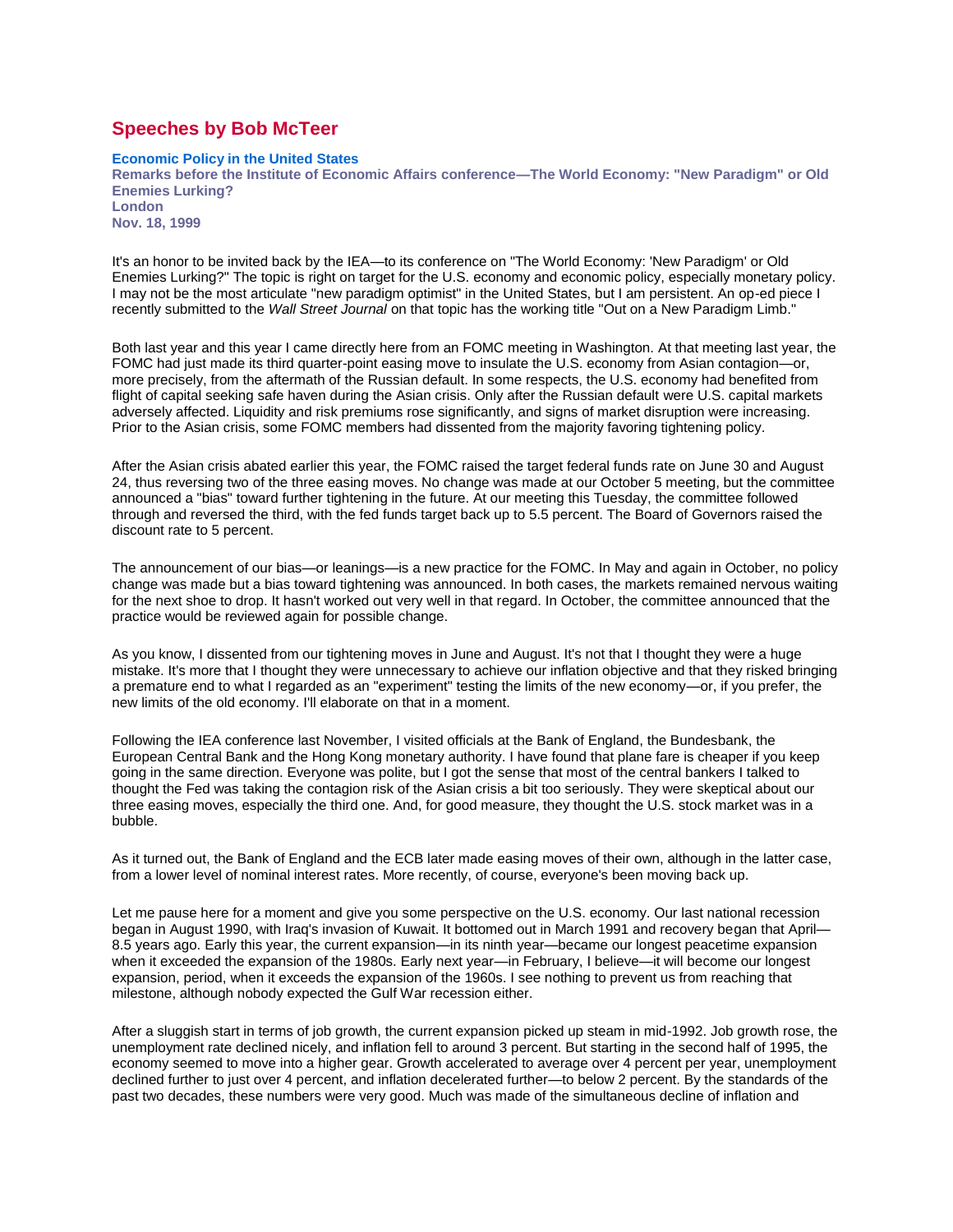unemployment and whether the old "rules," like the Phillips curve and the NAIRU, were no longer valid.

The higher real growth rate in the late 1990s has been about evenly divided between higher productivity growth—that is, growth in output per hour worked—and higher employment growth—growth in the number of hours worked. (Actually, the split was about 60 percent productivity and 40 percent employment.) Let me elaborate on productivity first. It is productivity growth that produces a higher standard of living and higher per capita incomes.

Beginning around 1973, growth in U.S. productivity slowed dramatically—by more than half—to just over 1 percent per year, where it stayed until the mid-1990s. Labor force growth was about the same 1 percent plus, so the range for potential noninflationary output growth was considered to be 2 to 2.5 percent. Many economists and policymakers came to regard that supply-side potential as a given, and the policy emphasis shifted to the demand side. Critics of policy saw it as a speed limit enforced by holding growth in aggregate demand down to that level to avoid inflation.

Parenthetically, one might say that Keynes' law—demand creates its own supply—was the dominant way of looking at the economy, rather than Say's law—supply creates its own demand. While both laws are doubtlessly true, they lead to different policy biases. For example, if you regard rapid growth as being demand-driven, you worry about excess demand and its inflationary implications. If you regard the same rapid growth as supply-driven, it's consistent with falling inflation.

Beginning around 1996, however, the 1 percent productivity growth plus 1 percent labor supply growth yielding just over 2 percent output growth changed from 1+1=2 to 2+2=4. Both productivity growth and labor growth roughly doubled. The question became, was it temporary or permanent? Was it just good luck, positive supply shocks, or was it something changing more fundamentally?

New paradigm, or new economy, skeptics emphasize the good luck explanation. Certainly, we had some good luck. Falling energy prices, a strong dollar, and the Asian crisis all helped hold inflation down, at least temporarily. But new paradigm optimists point to what they regard as a once-in-a-century revolution in technology as the primary force raising productivity growth and to globalization as helping to contain inflation despite strong growth. I say "despite" strong growth, but as I indicated earlier, if you believe the impetus for growth is coming from supply-side forces like deregulation, lower taxes, freer trade, and cost-cutting opportunities, the growth itself might be considered disinflationary. Some of the new technologies, most notably the Internet, certainly promote disinflationary growth. These factors could be considered good luck, but they are not temporary.

The role of accelerating labor force growth may not prove to be as lasting as productivity growth through new technology. The increase from roughly 1 percent to 2 percent growth in hours worked was made possible largely by drawing down the pool of unemployed and underemployed workers and potential workers not in the labor force, including those freed up by welfare reform. So 2+2=4 could become 2+1=3 if labor supply growth reverts to normal. Actually, recent changes in methodology have produced benchmark revisions in our national accounts that raised U.S. productivity growth closer to 2.5 percent and above, depending on the measure. Productivity may be able to sustain close to a 4 percent growth rate even if employment growth slows somewhat. I would prefer a liberalization of our immigration laws to keep the labor force growing faster, however.

I should note that for purposes of monetary policy, there is a subtle but important distinction between higher productivity growth and a higher increase in productivity growth—the second derivative. If productivity growth flattens, even at a high level, a further easing of policy is not warranted, as it may be during a period of acceleration. Some of Chairman Greenspan's remarks on this topic have been misinterpreted. He has said that productivity growth cannot accelerate forever and has been misunderstood to be saying that productivity growth will decline.

Productivity, of course, is a difficult concept to measure in a service economy. For some time, it was a mysterious X factor, not showing up in the statistics but making its presence felt. Then it started to show up in the statistics. Then on October 28, benchmark revisions in our GDP numbers, reflecting better methodology, produced significant improvements in both output and productivity numbers for the past decade. As I indicated earlier, productivity growth increased from 1 percent for about two decades to about 2.5 percent in the past few years.

"Things are different this time" are famous last words, and cautious central bankers are naturally reluctant to use them. Basing monetary policy on an acceleration in productivity that you aren't quite sure of is risky business. In particular, it conflicts with preemptive tightening so as not to get behind the curve in the fight against inflation. One can reasonably interpret the Fed's tolerance of higher real growth rates and lower unemployment than the models